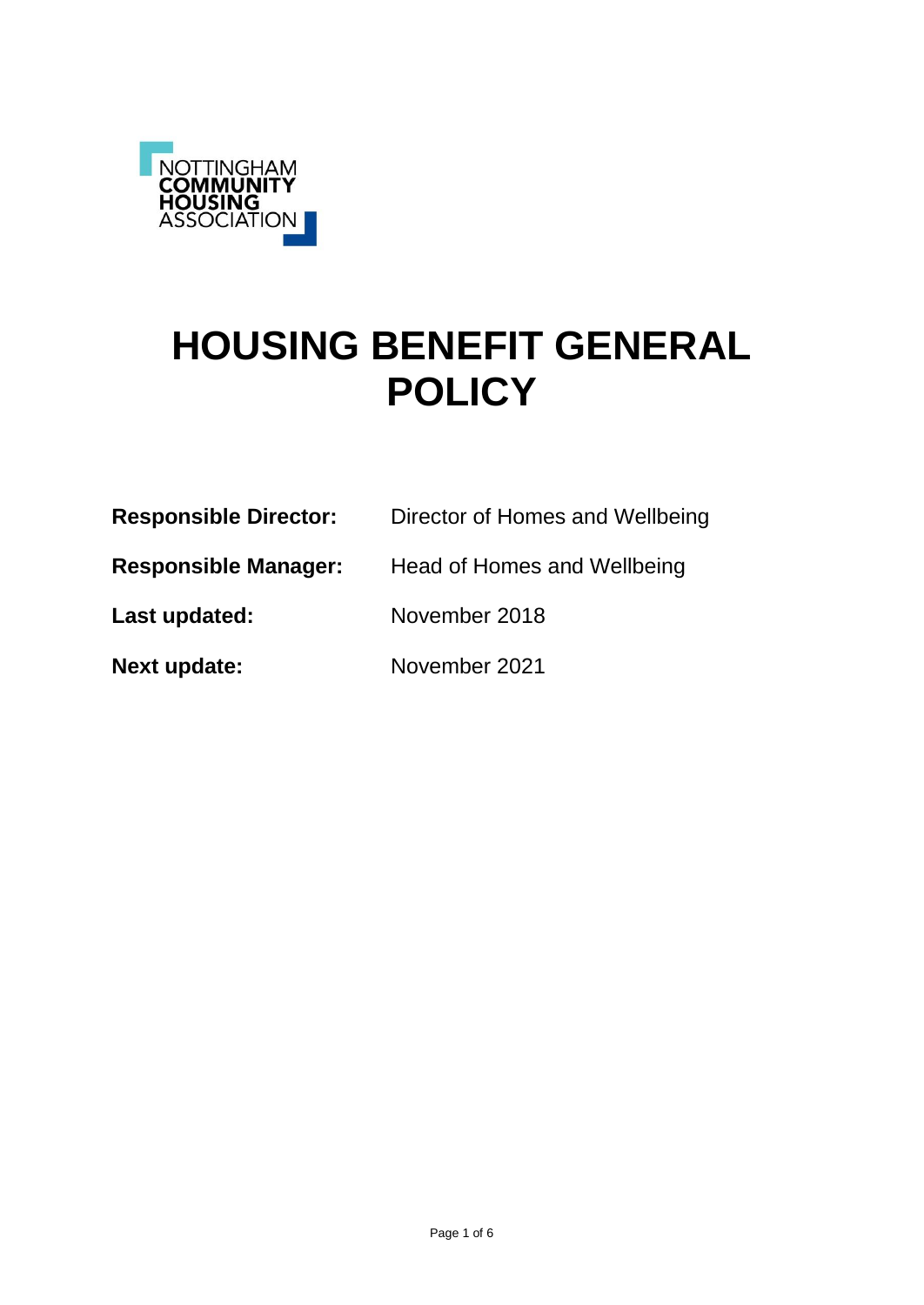## **D5 Housing Benefit General**

## **1. Policy**

- 1.1 The general rule is that anyone on a low income, receives Welfare Benefits and pays rent, can claim Housing Benefit. There are some exceptions to this. They include:
	- a) Most Students
	- b) Tenants with savings above a certain amount
	- c) Persons from abroad, e.g. those with temporary Visas
- 1.2 NCHA will calculate a tenant's entitlement to Housing benefit, help tenants claim Housing Benefit and advise them about their claims.
- 1.3 Only one claim can be made for each household living in a house. The household usually includes the claimant and their partner.
- 1.4 A tenant can get Housing Benefit if he/she leaves home temporarily, but only if they intend to come back and live in the property. This is dependent on their home not being let or sub-let to anyone else and that they do not intend to be away for more than 52 weeks. After 52 weeks of absence it will stop.
- 1.5 It is not normally possible to get Housing Benefit on two addresses at once. The exceptions to this rule are:
	- a) Where the claimant is staying away from the normal home because of violence
	- b) Where a family because of its size is being housed in two separate homes as a result of a nomination from the local Council.
	- c) Where the claimant is moving to a new home and remains liable for payments on the old home. (4 weeks maximum)
	- d) Nursing home/hospital
- 1.6 This policy will be reviewed every 3 years or when legislation changes.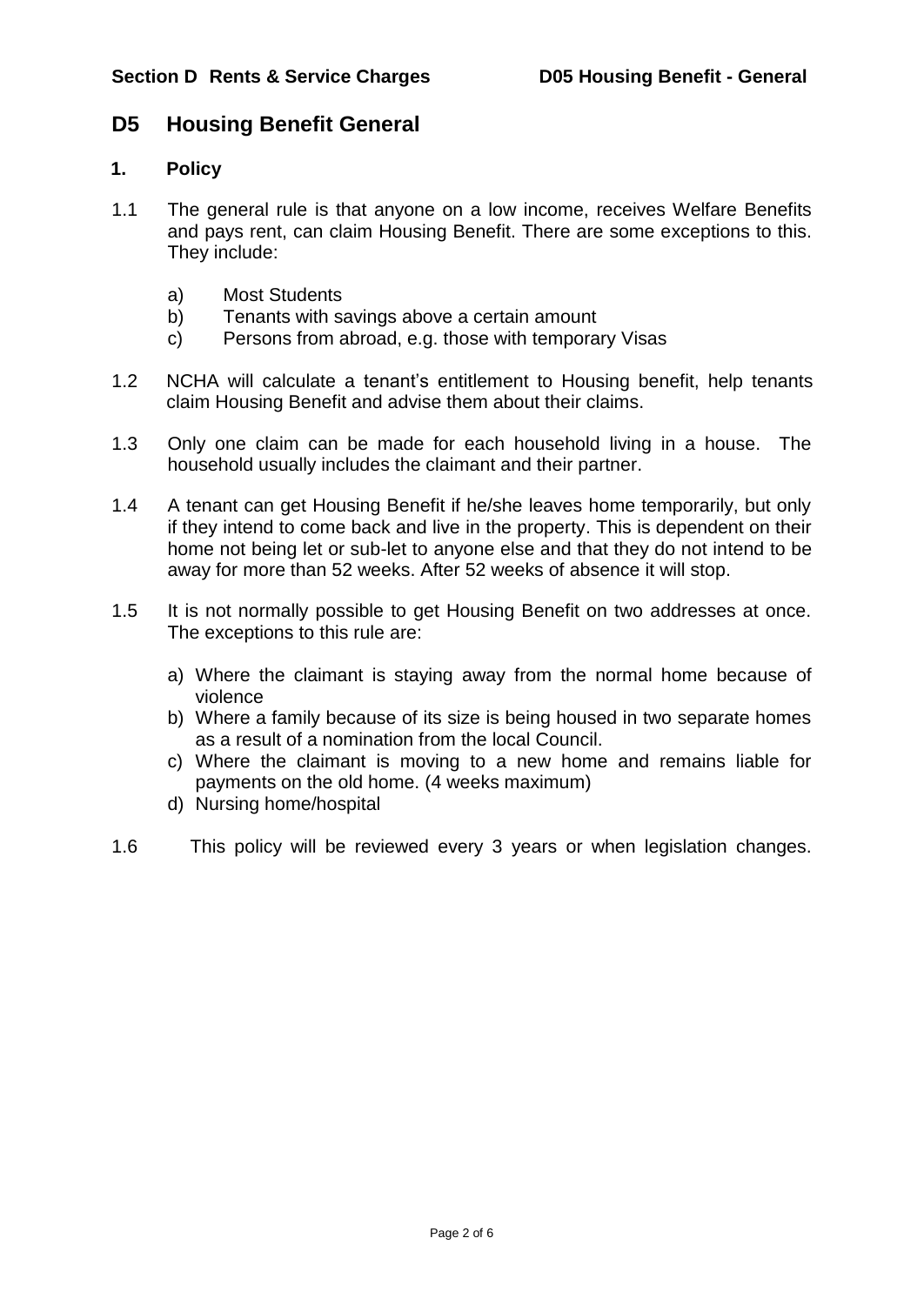## **2. Welfare Reform**

- 2.1 The introduction of the Under Occupation charge and the Benefit Cap in 2013 started the shift away from the long held notion that Housing Benefit (HB) will pay the full rent due for social housing tenants based on a tenants income and benefit entitlement.
- 2.2 The Welfare Reform Act 2012, implemented in April 2013, restricted the Housing Benefit paid to tenants who were under occupying their homes. The reduction was 14% for one bedroom and 25% for two bedrooms.
- 2.3 The introduction of the Benefit Cap in September 2013 reducesd the amount of Housing Benefit tenants receive, where benefits exceed the figures set by the Government.

#### **3. Universal Credit**

- 3.1 When Universal Credit is claimed, assistance towards housing costs are paid by the Housing Cost Element (HCE) in the monthly Universal Credit payment.
- 3.2 Currently 99% of Housing Benefit is paid direct to NCHA. Under Universal Credit, the HCE will be paid to tenants and they will have to pay their rent to NCHA themselves.
- 3.3 If there are rent arrears of more than 8 weeks or the tenant has certain vulnerabilities, NCHA can apply for an Alternative Payment Arrangement (APA) under which the HCE is paid direct to NCHA. It is expected that about 30% of tenants will be subject to APA's.
- 3.4 The HCE is claimed by the tenant when they make a claim for Universal Credit. NCHA is asked to verify the rent and any eligible service charges.
- 3.5 The Universal Credit Policy contains the policy and procedure relating to the HCE

## **4. Housing Benefit Claims - New Tenants**

- 4.1 Note that where a new tenant is claiming Universal Credit, they will be expected to tell DWP that they wish to claim the HCE. NCHA will provide a rent statement and send it to the DWP.
- 4.2 The number of tenants claiming Universal Credit is currently 300 in November 2018. Therefore, the rest of this policy still refers to Housing Benefit. The Universal Credit Policy contains the policy and procedure relating to the HCE.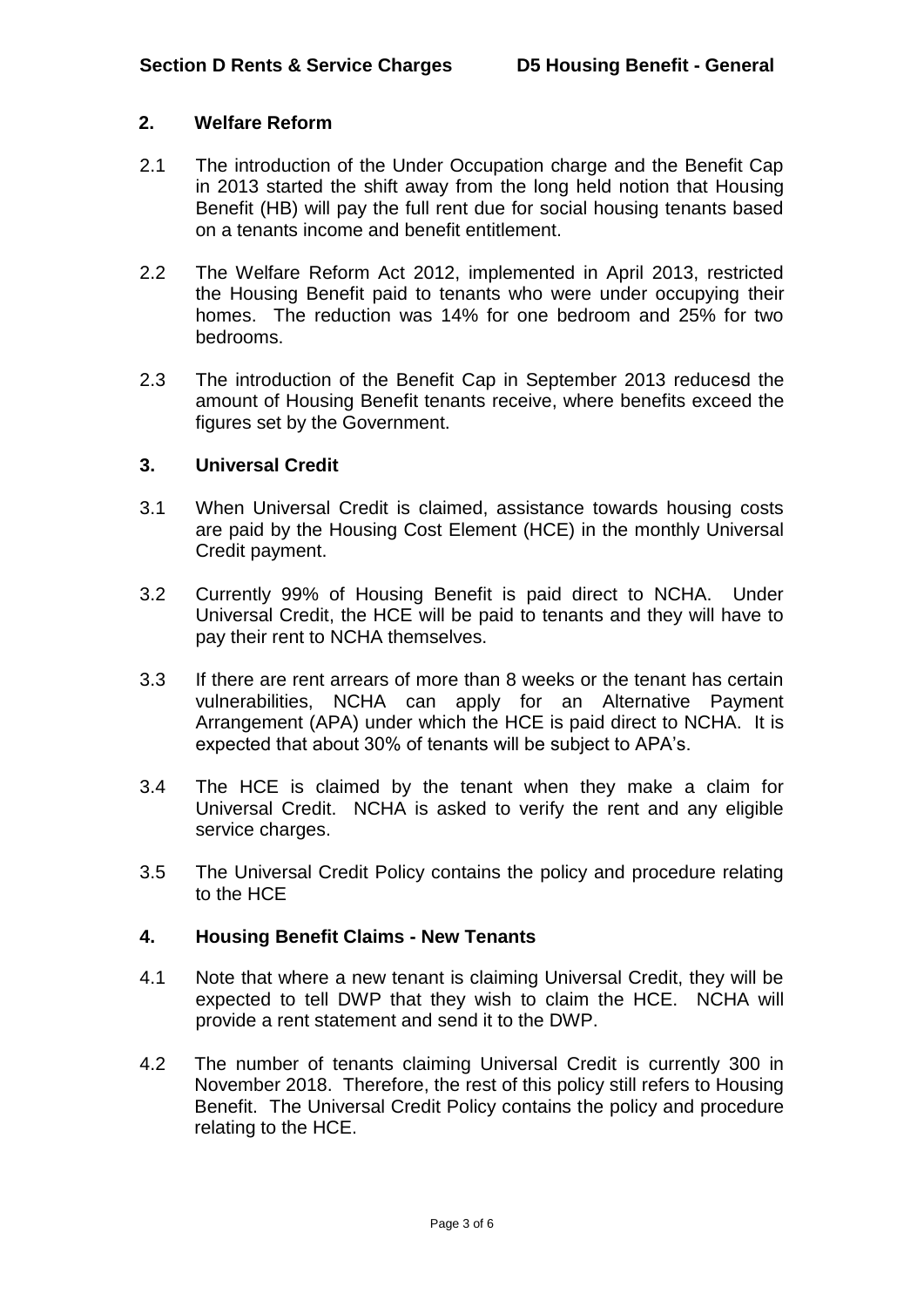- 4.3 New tenants claiming Universal Credit who are already claiming Housing Benefit will be paid Housing Benefit for 2 weeks in the Universal Credit claim period.
- 4.4 Housing Benefit will be granted from the start of the tenancy if the claim is received by the Housing Benefit Department or verified by NCHA within the week the new tenancy begins.
- 4.5 Tenants are informed when they are offered a property that they should move in immediately the tenancy commences and that they should inform the D.W.P. the date that they are moving in. If they are claiming Income Support, the tenant should complete an NHBl form from the Benefits Agency. It is good practice for staff to complete Housing Benefit forms at the sign up of the property, so that NCHA can monitor and control the HB processing and payments after the tenancy starts.
- 4.6 The Estate Officer, Lettings or Housing Benefit Officer will complete the Housing Benefit Form on sign-up and ensure that it is accompanied by:
	- a) Proof of rent
	- b) Proof of income
	- c) Proof of capital
	- d) Proof of identity
- 4.7 NCHA will supply proof of rent. If the tenant does not have proof of income or capital readily available, forms should still be sent to the Housing Benefit Department with a receipt stating what information is still needed to complete the claim.
- 4.8 The tenant will also be asked to agree that the Housing Benefit be paid direct to N.C.H.A. This is usually done by ticking the appropriate box on the Housing Benefit form. The tenant can choose to have Housing Benefit paid direct to themselves.
- 4.9 The tenant should be informed at the sign-up that they are responsible for ensuring that their Housing Benefit claim is current and paid. The Housing Benefit form should sent or taken to the appropriate Housing Benefit Department.
- 4.10 The Income Officer will monitor the rent account during the first weeks of the tenancy and inform the tenant if the Housing Benefit application is not assessed. If the rent arrears reach five weeks, a Notice of Seeking Possession should be served (see Section D3 Rent Arrears – General for exceptions to this rule).

## **5. Housing Benefit - New Claims for Existing Tenants**

5.1 Housing Benefit will be granted from the Monday following the date of claim. Therefore, it is important if tenant's circumstances change and Housing Benefit is payable that they inform the Housing Benefit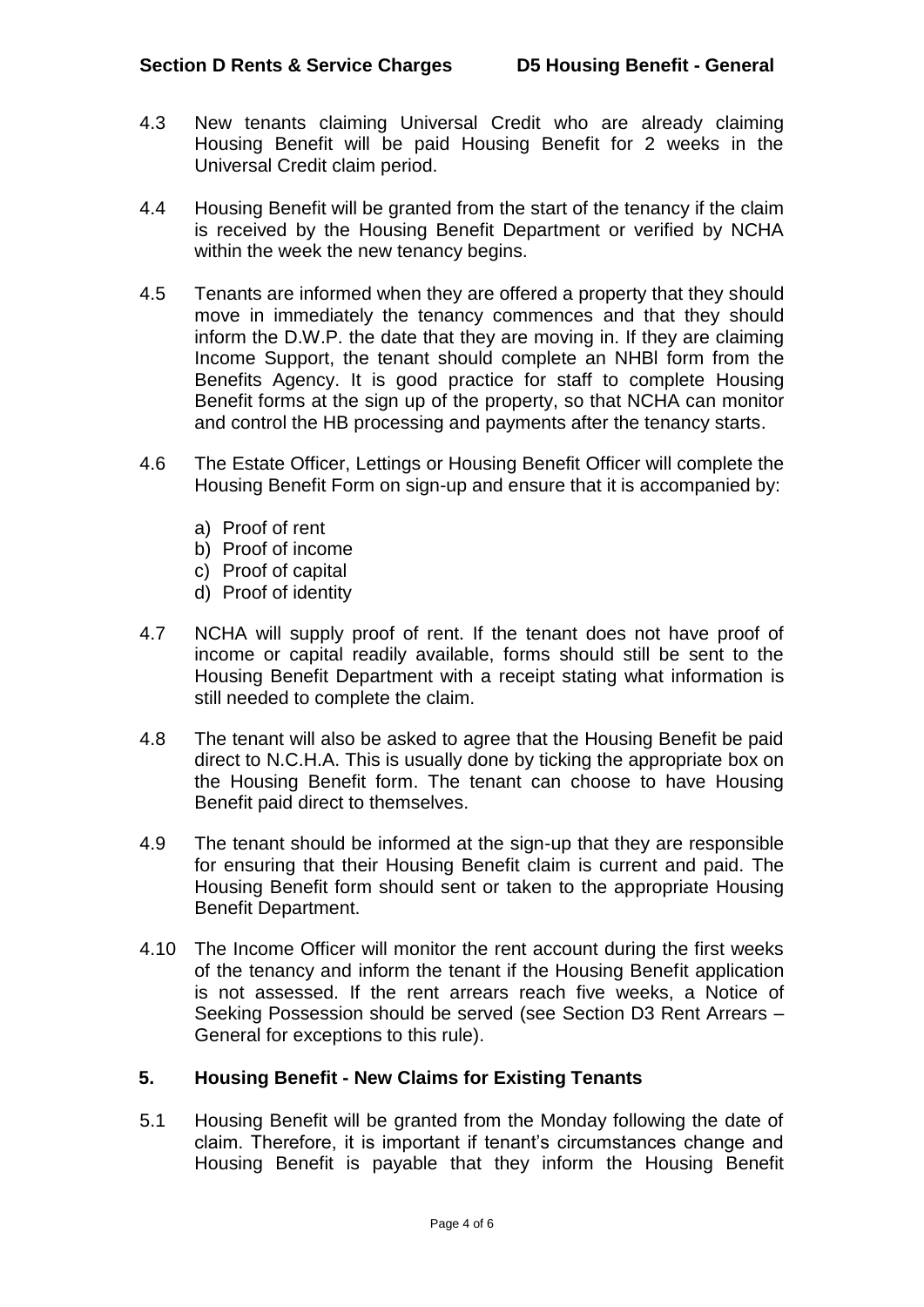Department and the tenant may need to make a new claim immediately. The Income Officer or Housing Benefit Officer will assist tenants in making Housing Benefit claims, but it should always be made clear that the responsibility lies with the tenant to ensure that their rent is paid.

5.2 The same rules apply for the completion of the forms as for new tenants above.

#### **6. Changes in circumstances**

- 6.1 It is important that tenants inform the Housing Benefit Department of any changes in their circumstances. If they do not provide this information the tenant may be investigated in relation to a fraudulent claim.
- 6.2 NCHA staff have a duty to inform the Local Authority themselves of any changes to a tenants personal or household circumstances, to ensure benefit is calculated correctly. This will help to prevent any overpayments.

#### **7. Housing Benefit - How Much Of the Rent Is Eligible**

- 7.1 Ineligible Service Charges When a Housing Benefit Department receives a claim for Housing Benefit the charge for services will be checked to ensure that they are all eligible for Housing Benefit. This is done by looking at Schedule I of the Housing Benefit Regulations.
- 7.2 In General Needs Housing, there are schemes which have elements of the service charge which are ineligible, e.g. heating bills for heating individual homes or the charge for emptying cess pits.

#### **8. Non-Dependent Deduction**

- 8.1 A non-dependent is someone who lives in the claimant's house who is usually a child, a boarder or sub-tenant, a visitor who normally lives somewhere else, or a joint tenant.
- 8.2 Where there are non-dependants living in the household they are normally expected to make a contribution towards the rent. The amount of this contribution is laid down in regulations and is deducted from the claimant's Housing Benefit entitlement.
- 8.3 There is no deduction if the non-dependent is:
	- a) Under 18
	- b) Under 25 and on Income Support unless they are on the Employment Training Scheme On the Youth Training Scheme
	- c) A full time student.